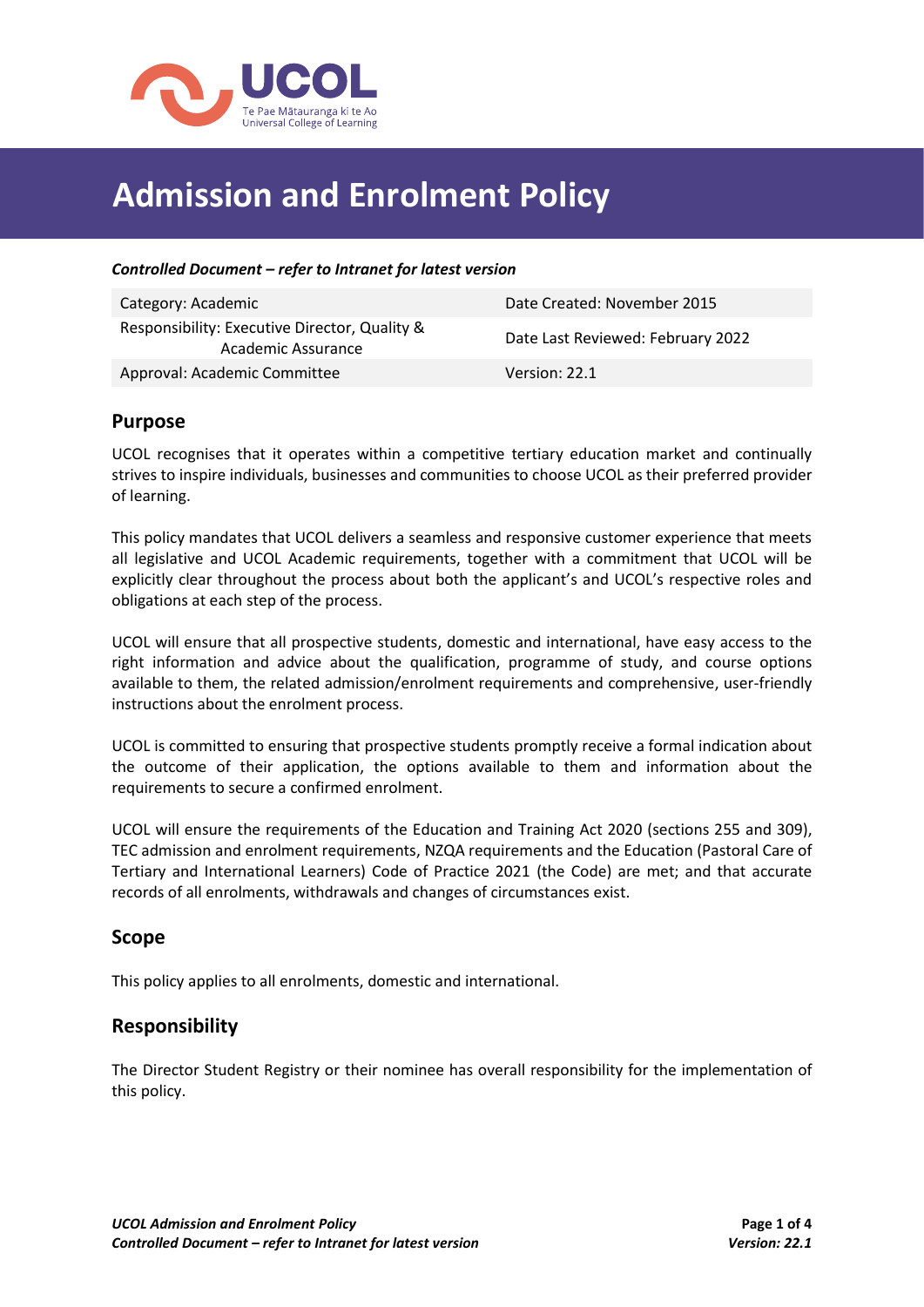# **Policy Statements**

- 1. Prospective students will be provided with accurate and fit for purpose information on entry requirements, qualifications, courses (including fees and all costs, e.g. for work-based training) and enrolment processes. We will use a student-first approach, taking into account the Education and Training Act 2020, TEC requirements and the Education (Pastoral Care of Tertiary and International Learners) Code of Practice 2021.
- 2. UCOL is committed to removing barriers to student participation in programmes wherever possible while at the same time seeking to maximise student success. Therefore minimum entry qualifications will only be established for programmes, and approved by the UCOL Board (delegated to Academic Committee), where there is a sound educational rationale for doing so relating to the programme. While minimum entry qualifications do not apply if an applicant is over 20 years of age (due to the provisions in the Education and Training Act 2020), they are highly recommended providing a strong foundation from which to study at a higher level or in a different subject area.
- 3. In cases where there are legislative requirements affecting the applicant's age and where failure to do so would result in a student or UCOL being in breach of such legislation, UCOL may establish a minimum age for entry to a course or programme.
- 4. English language proficiency requirements for entry to programmes, as specified in the approved curriculum document, must be met by international students, and may apply for domestic students whose first language is not English. This English proficiency is necessary to manage and do well with the learning material and subsequently in any applied, workplace-based contexts.
- 5. UCOL will verify the applicant's identity and eligibility to study, and ensure that programme entry qualifications are met.
- 6. Safety checks are required for students in programmes with a practicum component when the student is deemed to be a core worker under the Children's Act 2014. This includes consent for police vetting.
- 7. Receipt of an applicant's completed and signed Enrolment Form plus proof of identity constitutes a formal contract between the applicant and UCOL for study at UCOL. The student will be provided with an invoice, or a Verification of Study sent to StudyLink will result in the fee being paid.
- 8. Any student studying for more than 1.125 EFTS to a maximum of two EFTS per year needs written approval from the Executive Dean(s) of the relevant Faculty/ Faculties involved.
- 9. UCOL will advise students of the availability of Recognition of Prior Learning, and provide application forms for RPL. The assessment may result in the applicant receiving credit for some portion of a programme (one or more courses) that leads to a qualification.
- 10. UCOL will publish withdrawal dates for each course in a manner which is accessible to students. A formal written request to UCOL (such as a completed Change of Details/ Circumstances Form or an email), within the specified time frame, entitles the student (domestic or international) to a partial refund.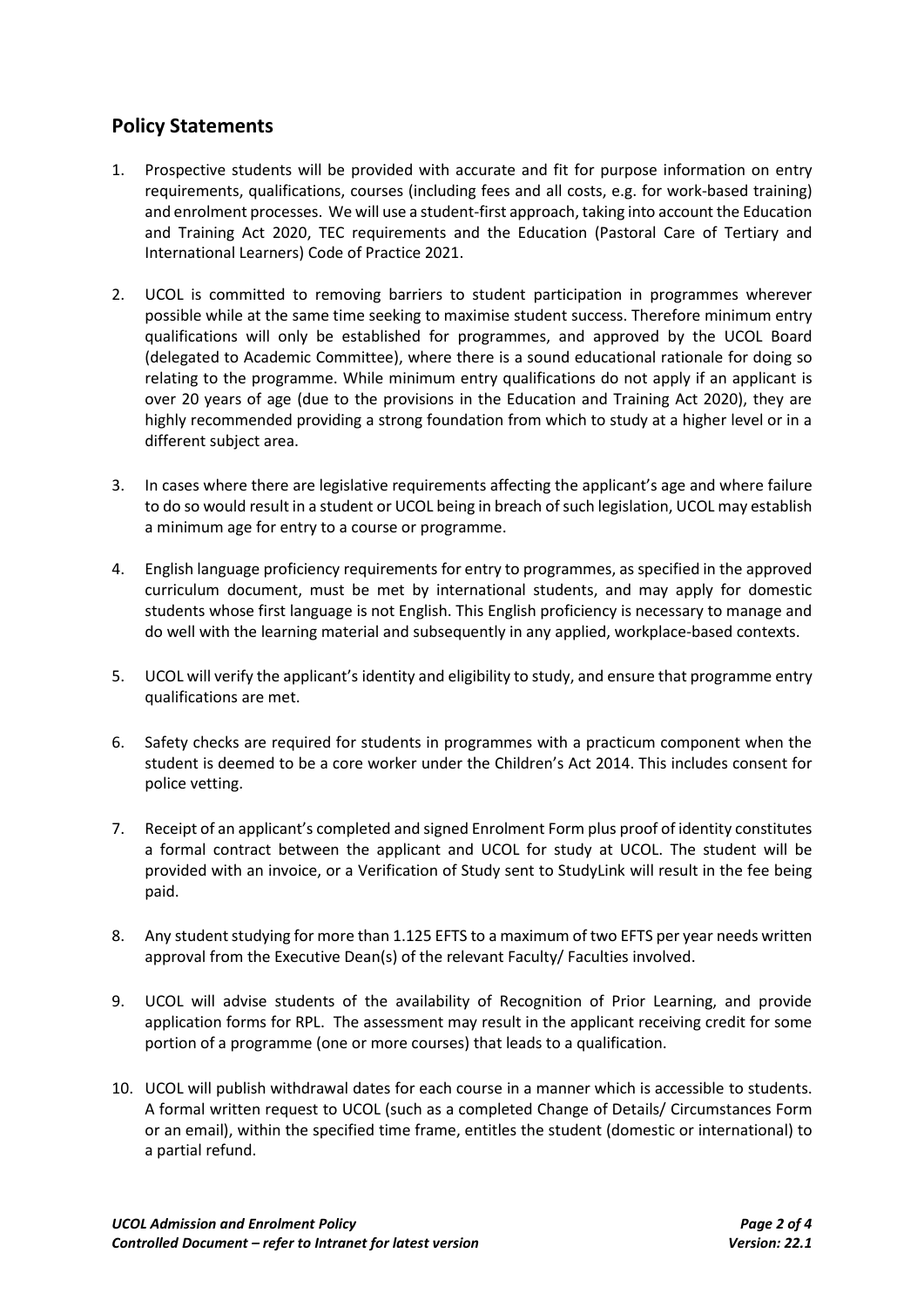- 11. UCOL reserves the right to reverse the enrolment of a student who does not engage in study at any time before the end of the published withdrawal date for the course(s) in which they enrolled, and has not formally instigated withdrawal themselves.
- 12. UCOL further reserves the right to deny the enrolment of a student who applies for a programme at UCOL who has previously made unsatisfactory progress including those students who have been subject to Breach of Contract enrolment cancellation. This would usually apply after three attempts at any programme, but not necessarily the same programme.
- 13. Students may enrol in a/the same course for a maximum of three times. Any further enrolment will be at the discretion of the Executive Dean of Faculty.
- 14. Should UCOL decide to limit the number of eligible students who can enrol in a programme, formal processes will be followed and applicants will be provided with the criteria and processes for selection.
- 15. UCOL will ensure accurate records of all enrolments, eligibility to study, details of fees and charges made, withdrawals and changes of circumstances exist. Records will be securely stored and maintained to adequately protect against unauthorised access.
- 16. UCOL acknowledges the principles of the Treaty of Waitangi and will ensure this policy does not place barriers to the admission to UCOL of Māori students.
- 17. As a signatory UCOL is bound by the [Education \(Pastoral Care of Tertiary and International](https://www.nzqa.govt.nz/providers-partners/tertiary-and-international-learners-code/)  [Learners\) Code of Practice 2021.](https://www.nzqa.govt.nz/providers-partners/tertiary-and-international-learners-code/)
- 18. UCOL provides a robust orientation including addressing the unique context of students new to New Zealand society, way of life and education setting.
- 19. An applicant who has been declined enrolment can appeal to the Executive Director, Quality & Academic Assurance, on the grounds of: new evidence, which was not available at the time of the decision; the severity of the decision; or a breach of natural justice.

# **Relevant legislation and related external regulations**

- Education and Training Act 2020
- TEC Enrolment process SAC Level 3 and above
- [Education \(Pastoral Care of Tertiary and International Learners\) Code of Practice 2021](https://www.nzqa.govt.nz/providers-partners/tertiary-and-international-learners-code/)
- Children's Act 2014
- NZQA Guidelines on English Language Entry Requirements for International Students
- NZQA Programme Approval and Accreditation Rules

### **Related Documentation**

- [Admission and Enrolment Procedure](https://teams.ucol.ac.nz/business/corpsys/Official%20Documents/Admission%20and%20Enrolment%20Procedure.pdf)
- [International Academic Qualifications Entry Criteria Guidelines](https://teams.ucol.ac.nz/business/corpsys/Official%20Documents/International%20Academic%20Qualifications%20Entry%20Criteria%20Guidelines.pdf)
- **[International Students](http://teams.ucol.ac.nz/business/corpsys/Official%20Documents/International%20Students%20Procedure.pdf) Procedure**